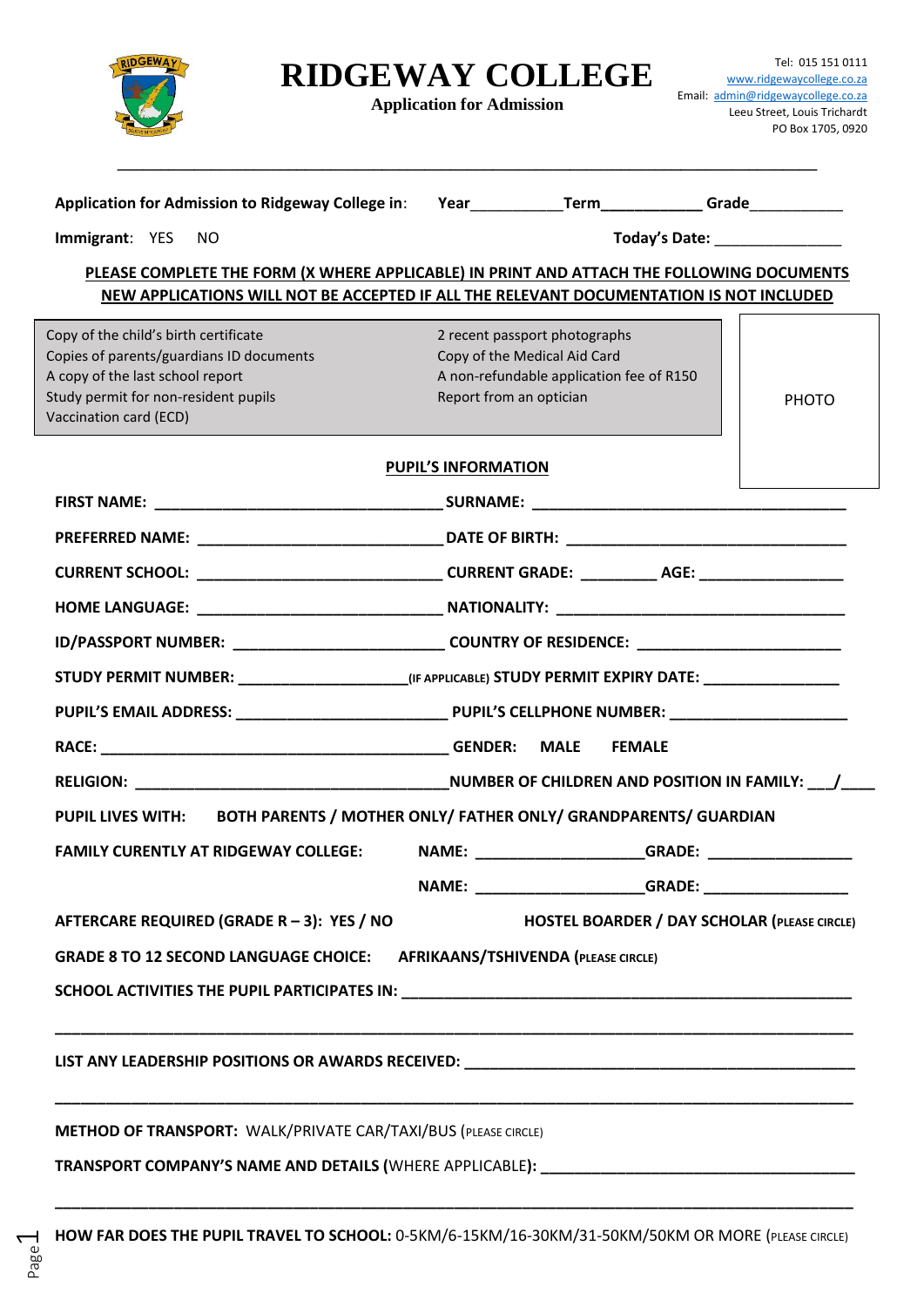

**Application for Admission**

**\_\_\_\_\_\_\_\_\_\_\_\_\_\_\_\_\_\_\_\_\_\_\_\_\_\_\_\_\_\_\_\_\_\_\_\_\_\_\_\_\_\_\_\_\_\_\_\_\_\_\_\_\_\_\_\_\_\_\_\_\_\_\_\_\_\_\_\_\_\_\_\_\_\_\_\_\_\_\_\_\_\_**

### **PUPIL CODE OF CONDUCT**

The core of Ridgeway College, code of conduct for pupils is that we believe in encouraging learners to behave in a way, which does not interfere with the rights of others. These basic rights are those contained in the United Nations Declaration of Children's Rights and other rights generally recognized as being basic human rights:

#### *While at school, learners should*

- Behave in a way which brings credit to themselves and their family, the school and the community, by doing things like being kind and helpful, being polite, having good manners, greeting teachers, fellow learners, parents and visitors, being honest, standing up and looking at adults when they address them, stop and listen when a teacher calls, be presentably dressed and wear the school uniform with pride. Be a good advertisement for the school at all times.
- Endeavour to work hard, prepare for tests and exams, submit work on time in order to achieve academic success.
- Adhere to the school rules.
- Participates fully in the school programme and extra-curricular activities.
- Ensure that all work presented is your own.
- Behave in a sensible way, which does not endanger themselves or others.
- Behave in a way, which respects the basic rights of others by doing things such as treating others with respect and respecting the right of others to be different.
- Behave in a way, which is designed to look after the environment, the school and the property and equipment, including their own.
- Behave in a way which ensures the smooth running of the school and which ensures that the learner makes the most of their right to learning. This means that, in general the learner shall behave appropriately.

If you do not comply with the Code of Conduct, disciplinary measures will be taken.

I declare that I have read and accept the Code of Conduct for pupils.

PUPIL'S NAME AND SURNAME:

 $SIGNATURE:$ 

**DATE:** \_\_\_\_\_\_\_\_\_\_\_\_\_\_\_\_\_\_\_\_\_\_\_\_\_\_\_\_\_\_\_\_\_\_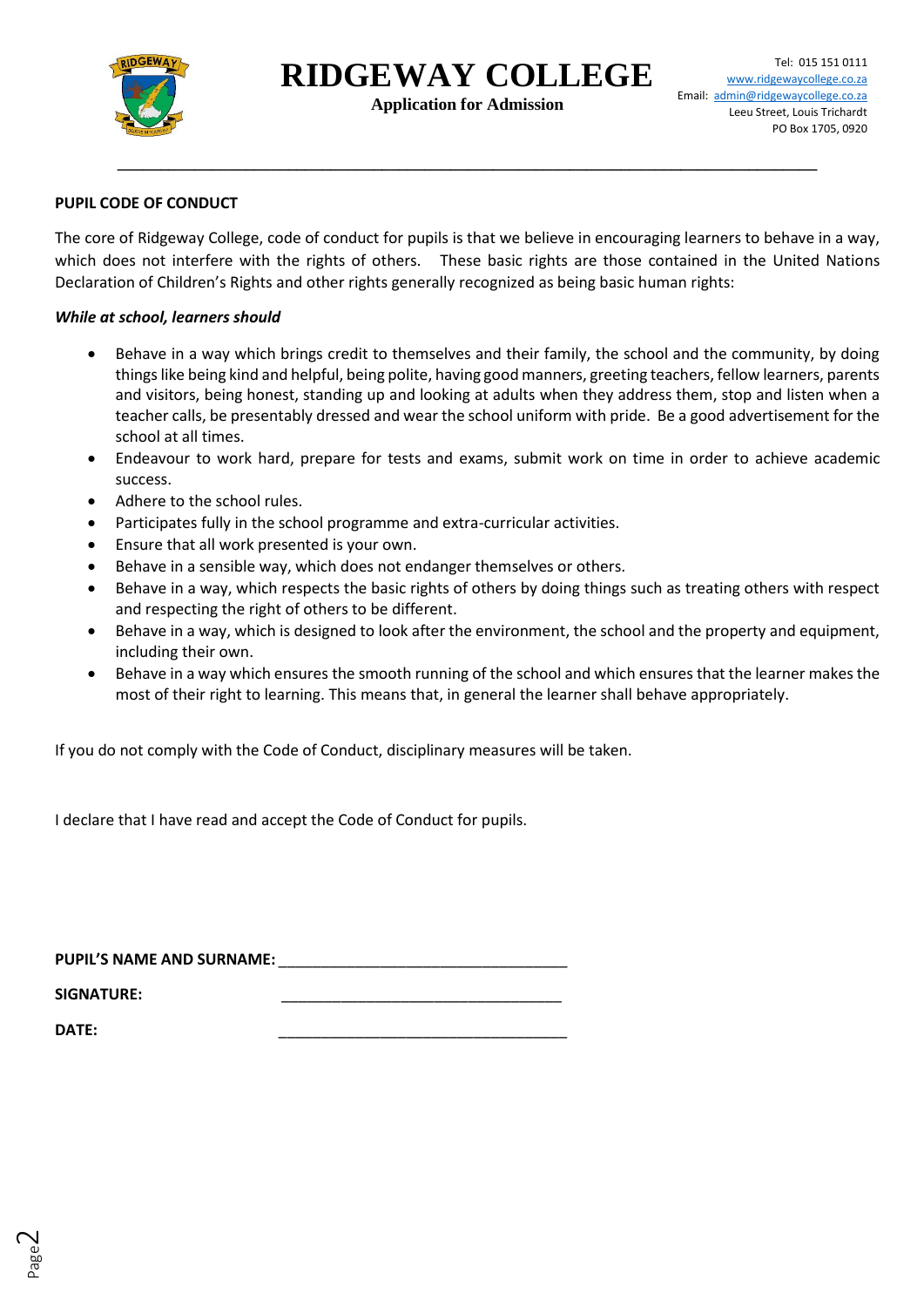

**Application for Admission**

**\_\_\_\_\_\_\_\_\_\_\_\_\_\_\_\_\_\_\_\_\_\_\_\_\_\_\_\_\_\_\_\_\_\_\_\_\_\_\_\_\_\_\_\_\_\_\_\_\_\_\_\_\_\_\_\_\_\_\_\_\_\_\_\_\_\_\_\_\_\_\_\_\_\_\_\_\_\_\_\_\_\_**

|                                                                                                                                                                                                                                |                                                                                                                                                                                                                                     | PREVIOUS SCHOOL INFORMATION                                                                      |      |
|--------------------------------------------------------------------------------------------------------------------------------------------------------------------------------------------------------------------------------|-------------------------------------------------------------------------------------------------------------------------------------------------------------------------------------------------------------------------------------|--------------------------------------------------------------------------------------------------|------|
|                                                                                                                                                                                                                                |                                                                                                                                                                                                                                     |                                                                                                  |      |
|                                                                                                                                                                                                                                |                                                                                                                                                                                                                                     |                                                                                                  |      |
|                                                                                                                                                                                                                                |                                                                                                                                                                                                                                     |                                                                                                  |      |
|                                                                                                                                                                                                                                |                                                                                                                                                                                                                                     | LIST OF SCHOOLS ATTENDED AND REASON FOR LEAVING: (PLEASE LEAVE OPEN IF NOT APPLICABLE)           |      |
|                                                                                                                                                                                                                                |                                                                                                                                                                                                                                     |                                                                                                  |      |
|                                                                                                                                                                                                                                |                                                                                                                                                                                                                                     |                                                                                                  |      |
|                                                                                                                                                                                                                                |                                                                                                                                                                                                                                     | PUPILS MEDICAL INFORMATION                                                                       |      |
|                                                                                                                                                                                                                                |                                                                                                                                                                                                                                     |                                                                                                  |      |
|                                                                                                                                                                                                                                |                                                                                                                                                                                                                                     |                                                                                                  |      |
|                                                                                                                                                                                                                                |                                                                                                                                                                                                                                     |                                                                                                  |      |
|                                                                                                                                                                                                                                |                                                                                                                                                                                                                                     |                                                                                                  |      |
|                                                                                                                                                                                                                                |                                                                                                                                                                                                                                     |                                                                                                  |      |
|                                                                                                                                                                                                                                |                                                                                                                                                                                                                                     |                                                                                                  |      |
|                                                                                                                                                                                                                                |                                                                                                                                                                                                                                     |                                                                                                  |      |
| (ANY IDENTIFIED BARRIERS TO LEARNING e.g. ADHD)                                                                                                                                                                                |                                                                                                                                                                                                                                     |                                                                                                  |      |
|                                                                                                                                                                                                                                |                                                                                                                                                                                                                                     |                                                                                                  |      |
| <b>RECENT INJURIES:</b>                                                                                                                                                                                                        |                                                                                                                                                                                                                                     |                                                                                                  |      |
| Please attached to document: National Contract of the contract of the contract of the contract of the contract of the contract of the contract of the contract of the contract of the contract of the contract of the contract |                                                                                                                                                                                                                                     | LIST OF MEDICAL REPORTS: (e.g. medical reports, occupational and speech therapist, psychologist) |      |
|                                                                                                                                                                                                                                |                                                                                                                                                                                                                                     | <b>EMERGENCY CONTACT DETAILS</b>                                                                 |      |
|                                                                                                                                                                                                                                |                                                                                                                                                                                                                                     |                                                                                                  |      |
|                                                                                                                                                                                                                                |                                                                                                                                                                                                                                     |                                                                                                  |      |
| TELEPHONE: TELEPHONE:                                                                                                                                                                                                          | <b>cell</b> the contract of the contract of the contract of the contract of the contract of the contract of the contract of the contract of the contract of the contract of the contract of the contract of the contract of the con | _____________________work ___                                                                    | home |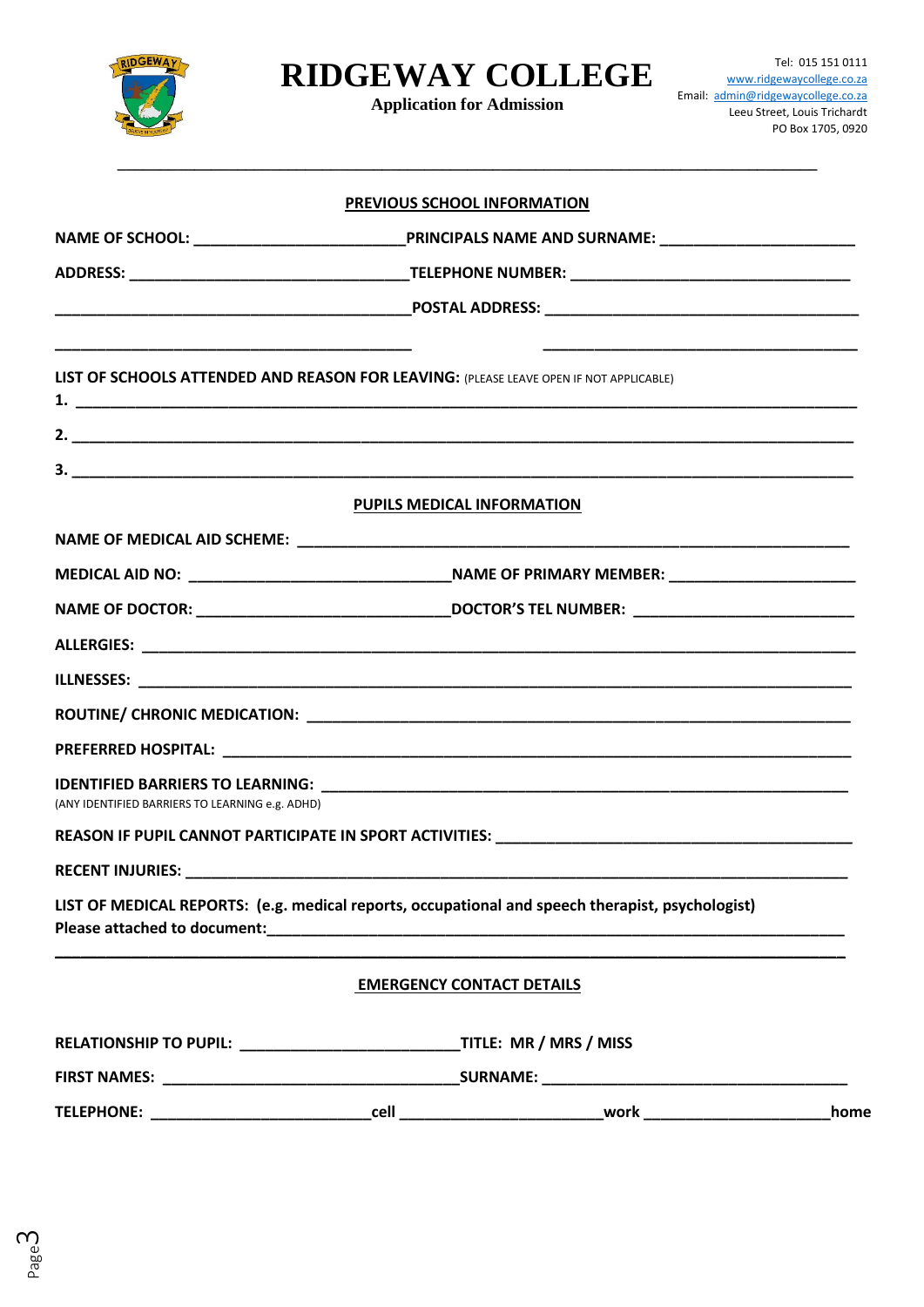

**Application for Admission** 

|                                                                                | <b>PARENT/GUARDIAN INFORMATION</b> |  |
|--------------------------------------------------------------------------------|------------------------------------|--|
| RELATIONSHIP TO PUPIL: _________________________________TITLE: MR / MRS / MISS |                                    |  |
|                                                                                |                                    |  |
|                                                                                |                                    |  |
|                                                                                |                                    |  |
|                                                                                |                                    |  |
|                                                                                |                                    |  |
|                                                                                |                                    |  |
|                                                                                |                                    |  |
|                                                                                |                                    |  |
|                                                                                |                                    |  |
|                                                                                |                                    |  |
| MARITAL STATUS: MARRIED / DIVORCED / SINGLE / WIDOWED                          |                                    |  |
|                                                                                |                                    |  |
|                                                                                | PARENT/GUARDIAN INFORMATION        |  |
|                                                                                |                                    |  |
|                                                                                |                                    |  |
|                                                                                |                                    |  |
|                                                                                |                                    |  |
|                                                                                |                                    |  |
|                                                                                |                                    |  |
|                                                                                |                                    |  |
|                                                                                |                                    |  |
|                                                                                |                                    |  |
|                                                                                |                                    |  |
|                                                                                |                                    |  |
| MARITAL STATUS: MARRIED / DIVORCED / SINGLE / WIDOWED                          |                                    |  |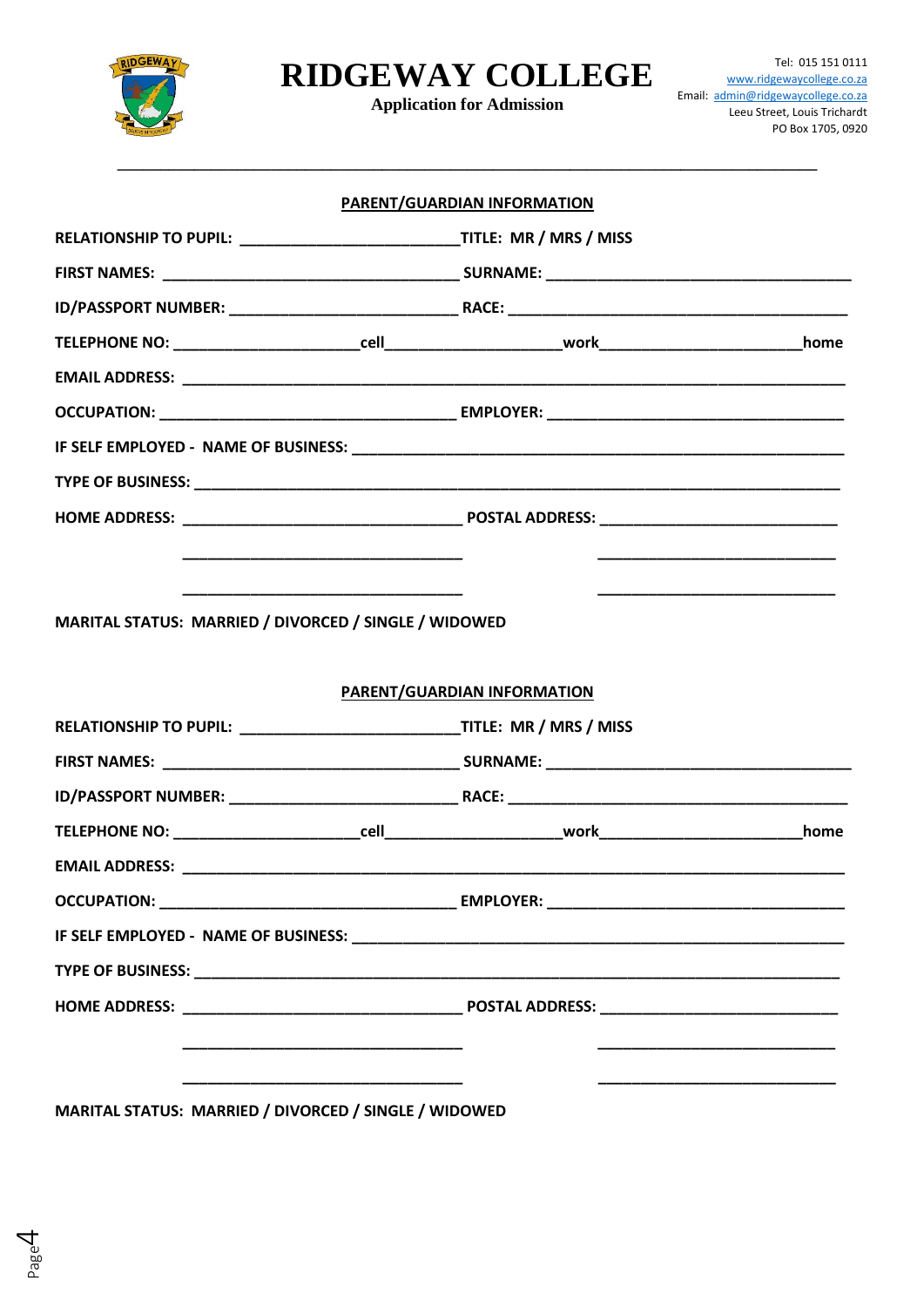

**Application for Admission**

**\_\_\_\_\_\_\_\_\_\_\_\_\_\_\_\_\_\_\_\_\_\_\_\_\_\_\_\_\_\_\_\_\_\_\_\_\_\_\_\_\_\_\_\_\_\_\_\_\_\_\_\_\_\_\_\_\_\_\_\_\_\_\_\_\_\_\_\_\_\_\_\_\_\_\_\_\_\_\_\_\_\_**

### **CODE OF CONDUCT FOR PARENTS**

The Ridgeway College expects parents and guardians:

- To familiarize themselves with the rules, policies and procedures of the school.
- To ensure their children adhere to the dress code.
- To pay school fees by due date.
- To support their children in their academic endeavors by making time for homework and school projects.
- To avoid requests for leave for children during term time, except in the case of an emergency.
- To avoid visiting classrooms during teaching periods as it breaks concentration, disrupts classes, and can cause embarrassment for the child.
- To support their children in their extra-mural endeavors by supporting them at sporting events, and other activities.
- To encourage their children to get involved in all school activities and supporting them when necessary.
- To treat teachers, staff, children and other parents with the same respect and consideration with which they expect to be treated.
- To follow the correct grievance procedure if they have a complaint of any description, and to make appointments with teachers through the correct channels.
- To be loyal to our school at all times.
- To attend meetings at the school when requested to do so.
- Maintain high moral and ethical standard when visiting the school grounds or attending activities.
- Show courtesy and respect towards all staff, learners or visitors to the school.
- Read all communication sent out by the school and acknowledge or submit return slips where required.

Parents who flagrantly disregard this code may be required to stay off school property other than to drop off or collect children. In extreme case such parents may be asked to remove their children from the school.

I declare that I have read and accept the Code of Conduct for parents.

| <b>SIGNED AT</b> | ON THIS | JAY OF |  |
|------------------|---------|--------|--|
|                  |         |        |  |

\_\_\_\_\_\_\_\_\_\_\_\_\_\_\_\_\_\_\_\_\_\_\_\_\_\_ \_\_\_\_\_\_\_\_\_\_\_\_\_\_\_\_\_\_\_\_\_\_\_\_\_\_\_\_\_\_

Page ഥ

**Father's Signature Mother's Signature**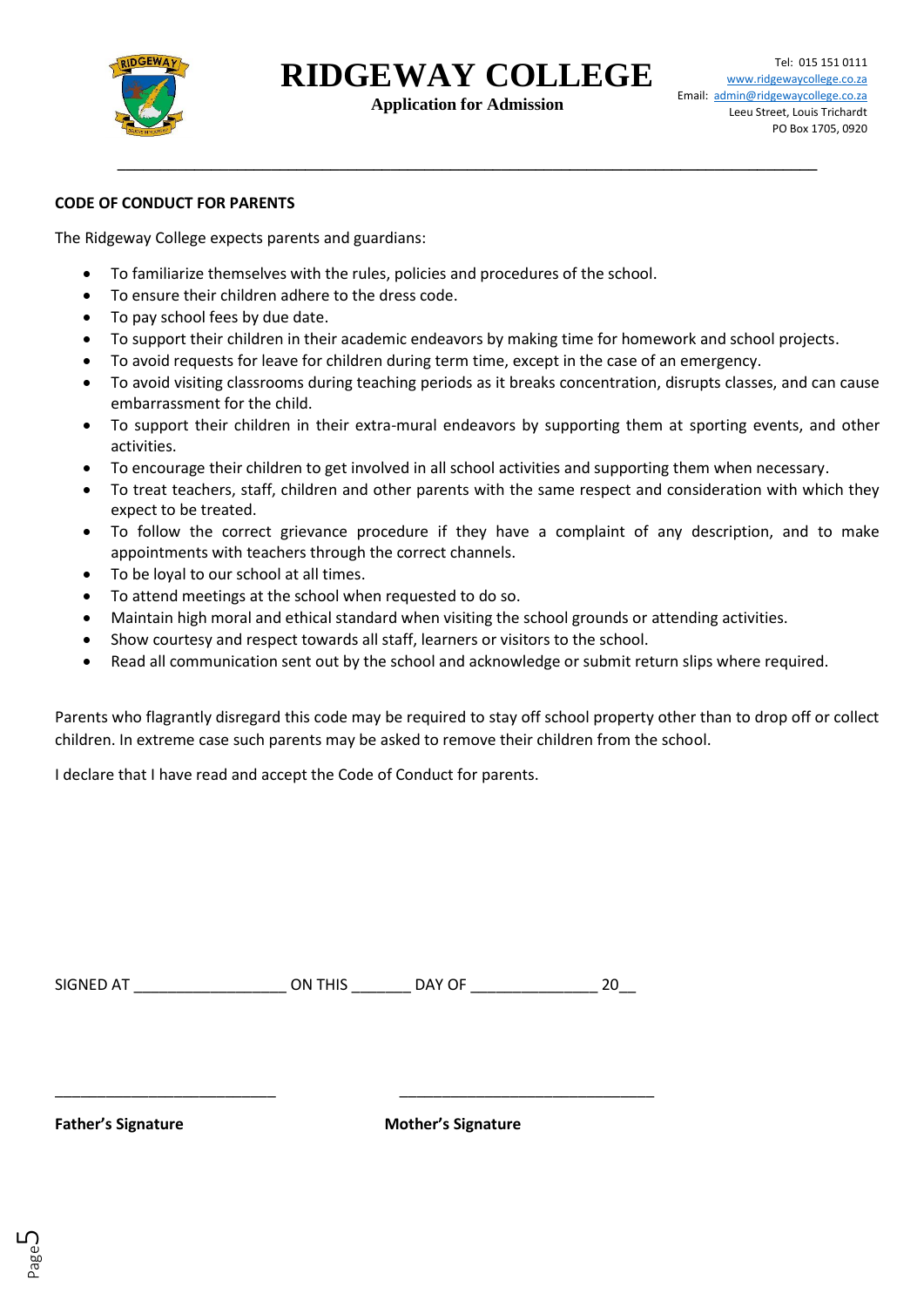

**Application for Admission**

### **FINANCIALS**

**\_\_\_\_\_\_\_\_\_\_\_\_\_\_\_\_\_\_\_\_\_\_\_\_\_\_\_\_\_\_\_\_\_\_\_\_\_\_\_\_\_\_\_\_\_\_\_\_\_\_\_\_\_\_\_\_\_\_\_\_\_\_\_\_\_\_\_\_\_\_\_\_\_\_\_\_\_\_\_\_\_\_**

| <b>Financial Clearance Certificate (To be completed by student's present school)</b> |                                                                                           |
|--------------------------------------------------------------------------------------|-------------------------------------------------------------------------------------------|
| Name of person responsible for fee payment:                                          | the control of the control of the control of the control of the control of the control of |
| ID Number of person responsible for fee payment:                                     |                                                                                           |
|                                                                                      |                                                                                           |
| Annual fees for _________ (year)                                                     |                                                                                           |
| Fees paid to date                                                                    | $R_{\text{}}$                                                                             |
| Fees outstanding                                                                     | $R_{\text{}}$                                                                             |
|                                                                                      |                                                                                           |
|                                                                                      |                                                                                           |
|                                                                                      |                                                                                           |
| This is to certify that the above person has paid the school fees as indicated       |                                                                                           |
|                                                                                      |                                                                                           |
|                                                                                      |                                                                                           |
|                                                                                      |                                                                                           |
|                                                                                      |                                                                                           |
| Name of Head/Bursar                                                                  | Signature of Head/Bursar                                                                  |
|                                                                                      |                                                                                           |
|                                                                                      | School Stamp                                                                              |
|                                                                                      |                                                                                           |
| Date                                                                                 |                                                                                           |

*This clearance certificate has been approved by ISASA for use amongst member schools.* 

**I understand that enrolment is contingent upon financial clearance from the previous school. Therefore, and in line with the school's current privacy policies pertaining to the processing of personal and credit information in accordance with the National Credit Act No. 34 of 2005 ("NCA") and the Protection of Personal Information No. 4 of 2013 ("POPIA"), I authorise that my credit information may be processed only for purposes of obtaining financial clearances as stated hereinabove.**

| <b>Parent 1</b> | <b>Parent 2</b> | <b>Third Party</b> |
|-----------------|-----------------|--------------------|
|                 |                 |                    |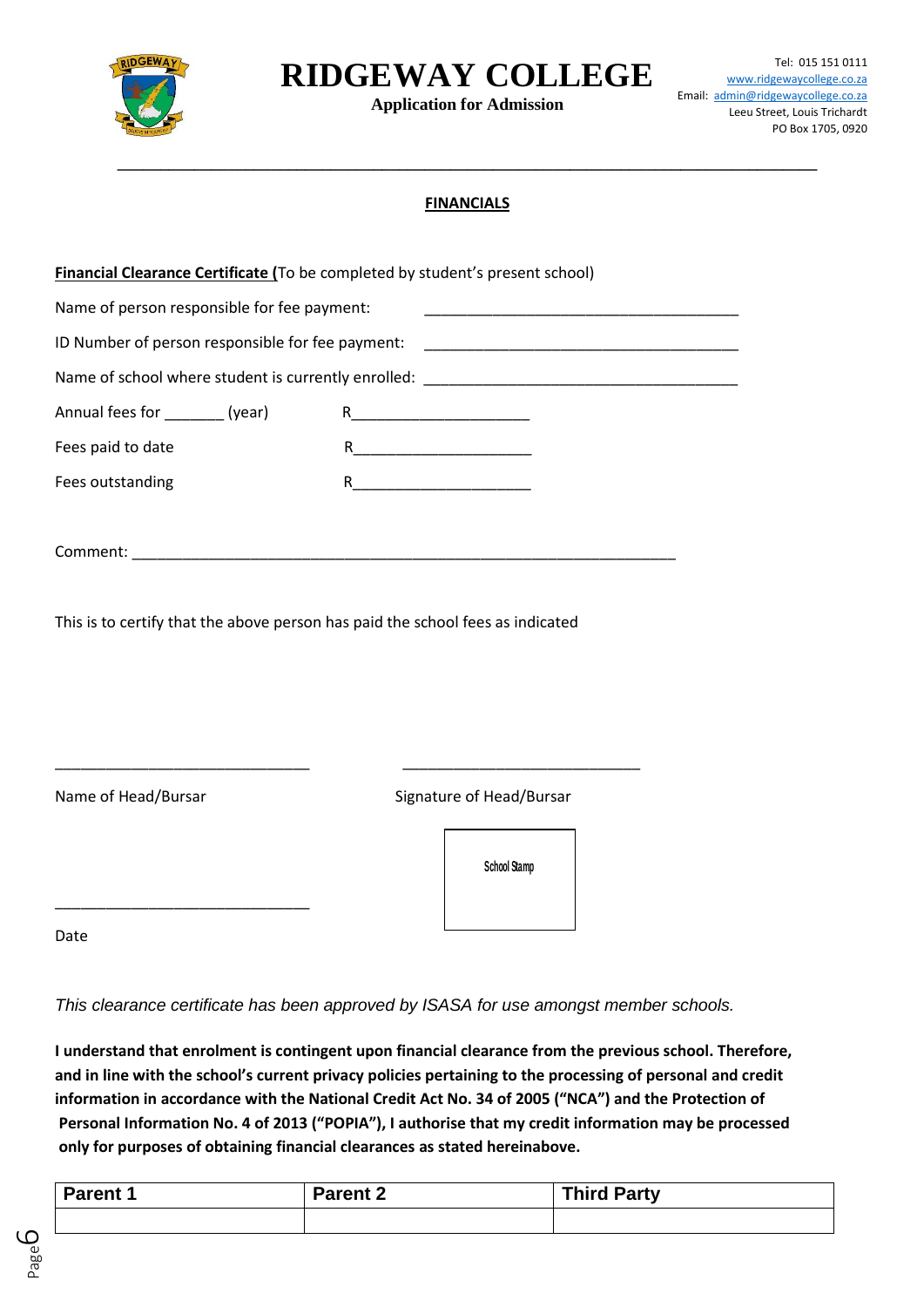

**Application for Admission**

| FULL NAMES OF THE PERSON RESPONSIBLE FOR FEES: |                      |
|------------------------------------------------|----------------------|
| <b>ID/PASSPORT NUMBER:</b>                     | <b>TELEPHONE NO:</b> |

### **METHOD OF PAYING THE SCHOOL FEES: EFT / DEBIT ORDER/DIRECT DEPOSIT**

Please note that any cash payments will result in a cash deposit fee

Unpaid debit orders will result in unpaid debit order fee.

I confirm that school fees will be paid in advance before the 4<sup>th</sup> of each month.

## **IF NOT ONE OF THE ABOVE PARENTS/GUARDIANS, PLEASE COMPLETE THE FOLLOWING AND ATTACH PROOF OF IDENTIFICATION:**

| <b>RELATIONSHIP OF PUPIL:</b> | TITLE: MR / MRS / MISS |
|-------------------------------|------------------------|
| <b>FIRST NAMES:</b>           | <b>SURNAME:</b>        |
| <b>ID/PASSPORT NUMBER:</b>    | <b>TELEPHONE NO:</b>   |

**MARITAL STATUS: MARRIED / DIVORCED / SINGLE/ WIDOWED**

#### **Affordability**

I confirm that I am in a sound financial position and can afford the fees as set out in the current fee structure.

#### **Consent for credit checks**

By my signature hereto I accept that Ridgeway College reserves the right to conduct appropriate credit checks and hereby consent to such checks being done with one or more credit bureau in order to consider and process this application.

#### **Payment of Fees**

I understand that should my child be accepted that I will be liable for all fees payable in accordance with the school's debtors policy. I confirm that I am in a sound financial position and can afford the fees as set out in the current fee structure. Furthermore, I understand that a terms written notice is required for the withdrawal of my child or a terms fees payable in lieu of notice

|  | $\sim$<br>Sig | nn<br>+n<br>$\Omega$ |  |  |
|--|---------------|----------------------|--|--|
|--|---------------|----------------------|--|--|

\_\_\_\_\_\_\_\_\_\_\_\_\_\_\_\_\_\_\_\_\_\_\_ \_\_\_\_\_\_\_\_\_\_\_\_\_\_\_\_\_\_\_\_\_\_\_\_

**Signature Witness**

Page  $\overline{\phantom{1}}$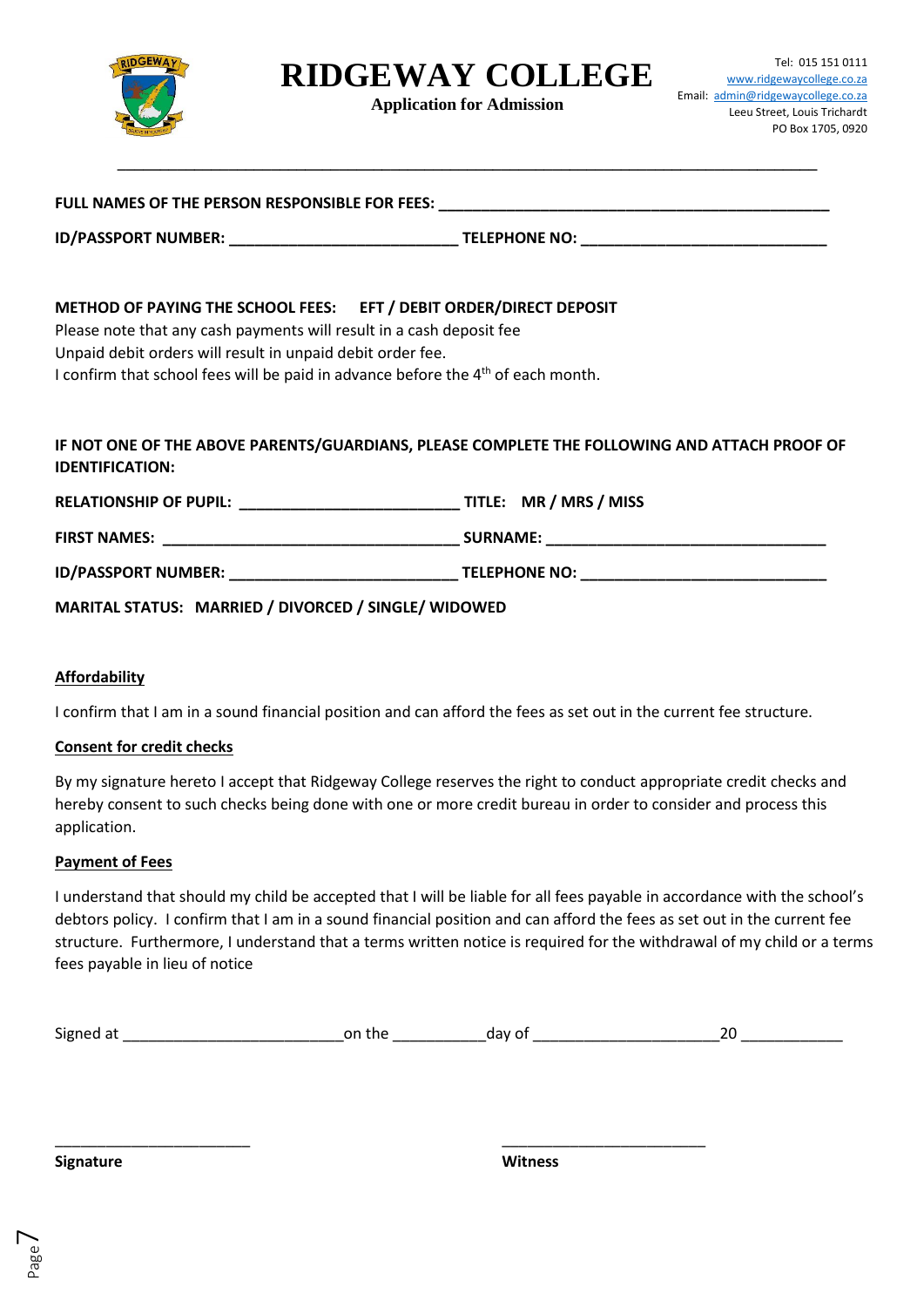

**Application for Admission**

**\_\_\_\_\_\_\_\_\_\_\_\_\_\_\_\_\_\_\_\_\_\_\_\_\_\_\_\_\_\_\_\_\_\_\_\_\_\_\_\_\_\_\_\_\_\_\_\_\_\_\_\_\_\_\_\_\_\_\_\_\_\_\_\_\_\_\_\_\_\_\_\_\_\_\_\_\_\_\_\_\_\_**

### **DEBIT ORDER INSTRUCTION**

I understand that RC Educations preferred method of payment is by debit order and hereby authorize RC Education to deduct the current balance owing on my account, monthly, by debit order from the following bank account:

| <b>Bank</b>         |                                |
|---------------------|--------------------------------|
| <b>Branch</b>       |                                |
| Branch Code         |                                |
| <b>Account Name</b> |                                |
| Account Number      |                                |
| Type of Account     |                                |
|                     | (savings/current/transmission) |

The debit order is to go off on the \_\_\_\_\_ 25<sup>th</sup>, \_\_\_\_\_\_\_\_28<sup>th</sup>, \_\_\_\_\_\_\_1<sup>st</sup> or the \_\_\_\_\_\_\_\_4<sup>th</sup> of each month (please put a cross next to the date that is most suitable for you)

#### **Conditions:**

- 1. I acknowledge that all payment instructions issued by you shall be treated by my bank as if the instruction had been issued by me personally.
- 2. Should the debit order payment for a month be rejected, a double payment for the next month may be charged as well as banking fees for the rejected payment.
- 3. If a debit order is rejected for the second time, it will not be offered for payment again and I understand that I am liable for the full school fee and the costs thereof.
- 4. This authorisation may be cancelled by giving RC Education 30 days written notice, and I agree that I am not entitled to any refunds of money withdrawn while this authorisation was effective to the extent that the money was legally owed to the School.
- 5. I hereby agree that the party authorised to make withdrawals against my account, may not transfer or cede any of their rights to a third party without my written consent and I that I may not delegate any of my obligation in terms of this contract to a third party without the written consent of the authorised party

| SIGNED AT | ON THIS | JAY OF |  |
|-----------|---------|--------|--|
|-----------|---------|--------|--|

\_\_\_\_\_\_\_\_\_\_\_\_\_\_\_\_\_\_\_\_\_\_\_\_\_\_ \_\_\_\_\_\_\_\_\_\_\_\_\_\_\_\_\_\_\_\_\_\_\_\_\_\_\_\_\_\_

**Account Holder Signature Witness Signature**

Page  $\infty$